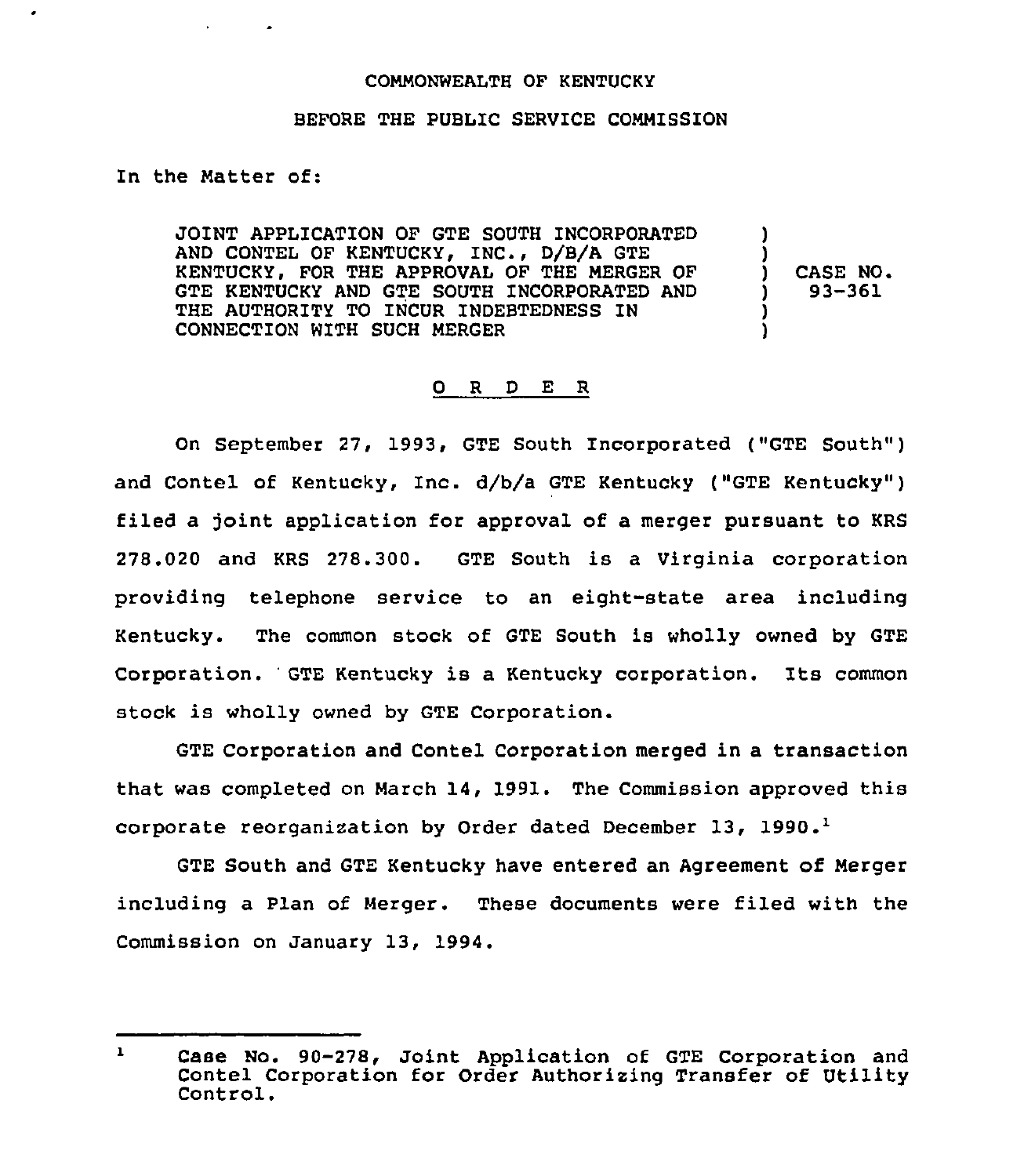GTE South requests authority to assume all of the existing assets, liabilities, and debt of GTE Kentucky. It also seeks authority to issue additional shares of common stock to GTE Corporation in exchange for GTE Corporation's holdings in GTE Kentucky. GTE South has the necessary personnel and equipment, including outside plant facilities, to operate the telephone system in Kentucky. The merger should result in greater administrative efficiency. GTE South, the surviving corporation, possesses the technical, financial, and managerial resources to provide local exchange access and intraLATA toll communication services within the GTE Kentucky service area.

 $\mathbf{r} = \mathbf{r} - \mathbf{r}$ 

On the effective date of the merger, the assets and liabilities of GTE South and GTE Kentucky shall be carried on the books of the surviving corporation.

## Applicable Law

Pursuant to KRS 278.020(4), persons under the jurisdiction of the Commission are required to receive Commission approval prior to the acquisition or transfer of ownership or control of a utility. KRS 278.020(5) prohibits any entity from acquiring control of any utility under the jurisdiction of the Commission without prior approval. KRS 278.300 prohibits any utility from issuing securities or evidence of indebtedness, or assuming any obligation or liability in connection with the issuance of securities or debt obligation without prior approval from the Commission.

The Commission finds that KRS 278.020(4) and (5) and KRS 278.300 are applicable to the proposed transaction and that

 $-2-$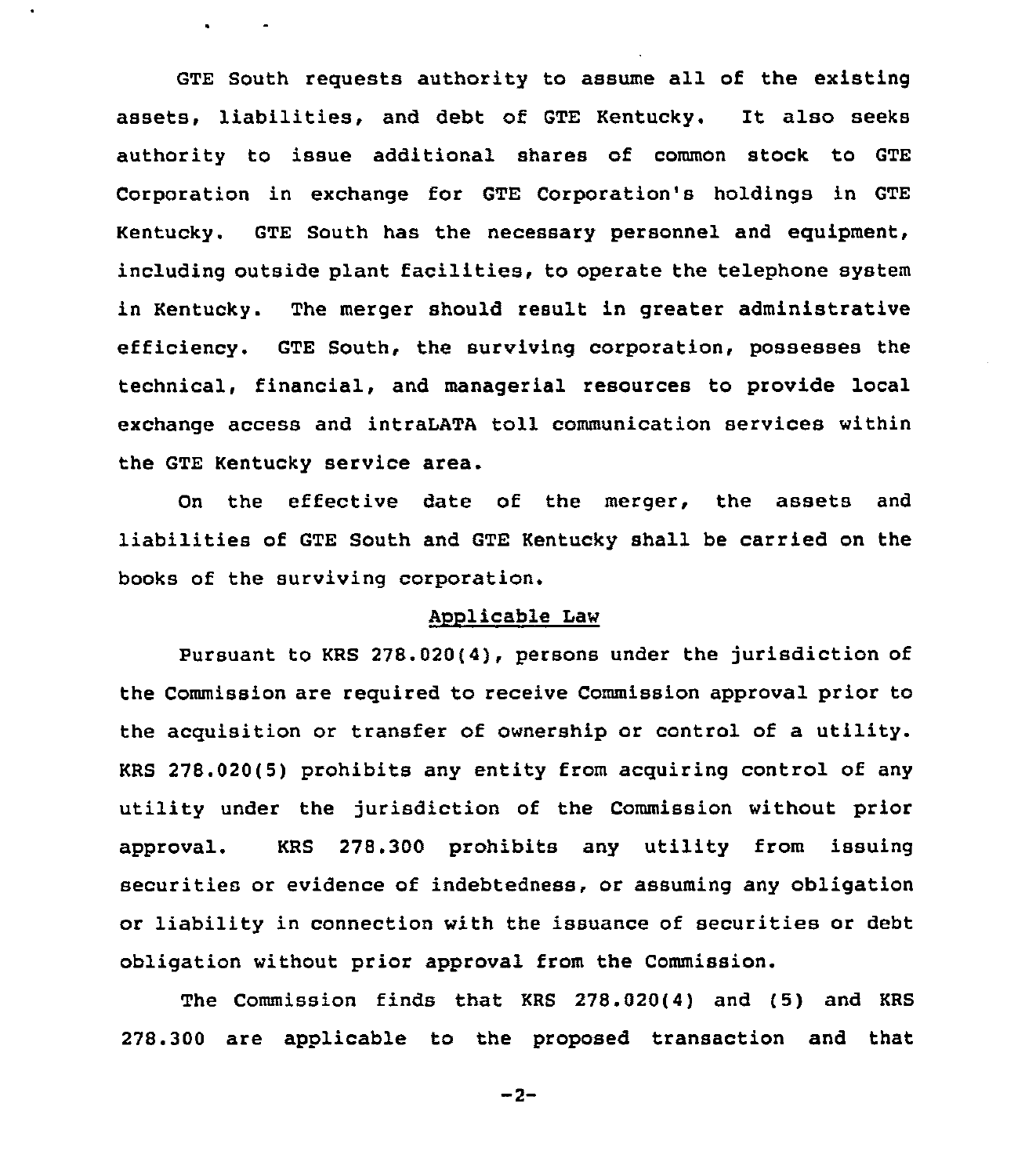Commission approval is necessary. The Commission finds that GTE South has demonstrated the financial, technical and managerial abilities to provide reasonable service to the public and the proposed transaction is consistent with the requirements of KRS 278.020(4) and (5) and should be approved. The Commission further finds that the proposed financial transactions are for a lawful object within GTE South's corporate purposes and are consistent with the requirements of KRS 278.300 and should be approved.

IT IS THEREFORE ORDERED that:

**Contract Contract** 

1. The merger of GTE South and GTE Kentucky, including related financial transactions described in the application, is approved.

2. Within 10 days of the date of the closing, GTE South shall file an executed adoption notice pursuant to <sup>807</sup> KAR 5:011, Section 11.

3. Within 10 days of the closing, GTE South shall provide the journal entries to record the merger on the books of GTE South.

4. GTE South shall notify the Commission within 10 days of the closing tnat it has occurred or, in the alternative, shall notify the Commission if the proposed merger and related financial transactions do not occur.

5. Within 10 days of the closing and on a semi-annual basis thereafter, GTE South shall provide: (1) a description of the functions and locations of those functions of the centralized operations serving the Kentucky jurisdiction; and (2) any affect on

$$
-3-
$$